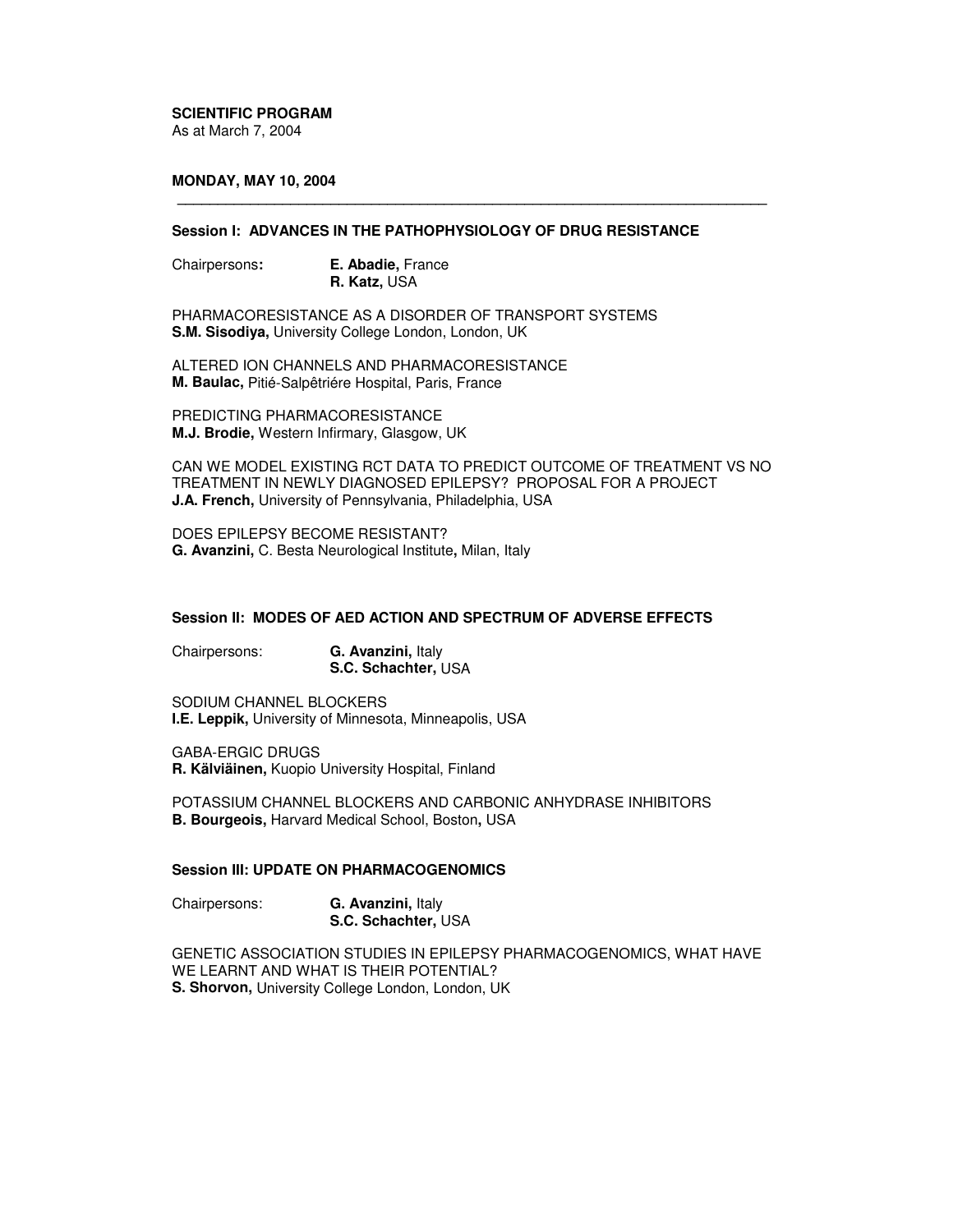### **Session IV - A: DRUGS IN DEVELOPMENT**

Chairpersons: **M. Bialer,** Israel **R.H. Levy**, USA

FLUOROFELBAMATE **B.A. Roecklein,** *MedPointe Healthcare, Inc,* USA

PREGABALIN *Pfizer,* USA Presented by **J.A. French,** University of Pennsylvania, Philadelphia, USA

**\_\_\_\_\_\_\_\_\_\_\_\_\_\_\_\_\_\_\_\_\_\_\_\_\_\_\_\_\_\_\_\_\_\_\_\_\_\_\_\_\_\_\_\_\_\_\_\_\_\_\_\_\_\_\_\_\_\_\_\_\_\_\_\_\_\_\_\_\_\_\_\_\_**

RETIGABINE (D-23129) Speaker to be announced

SAFINAMIDE *Newron Pharmaceuticals,* Italy Presented by **E. Perucca,** University of Pavia, Pavia, Italy

**STIRIPENTOL** *Laboratoires Biocodex***,** France Presented by **C. Chiron**, Saint Vincent de Paul Hospital, Paris, France

TALAMPANEL **N. Bodor,** *IVAX Corporation,* USA

## **Session IV – B: DRUGS IN DEVELOPMENT**

Chairpersons: **V. Biton,** USA **H.J. Kupferberg,** USA

VALROCEMIDE (TV1901) *Teva,* Israel Presented by **M. Bialer**, Hebrew University of Jerusalem, Israel

BIA 2-093 **P. Soares-da-Silva**, *BIAL,* Portugal

RWJ –333369 **D.G.A. Kasteleijn-Nolst Trenité***,* Medical Center Alkmaar, The Netherlands

SPM 927 **P. Doty***, Schwarz BioSciences*, USA

NPS 1776 **L.D. Artman,** *NPS Pharmaceuticals*, USA

ALPHA-2 ANTAGONISM AND EPILEPTOGENESIS *Orion Pharma* Finland Presented by **A. Pitkänen,** University of Kuopio, Finland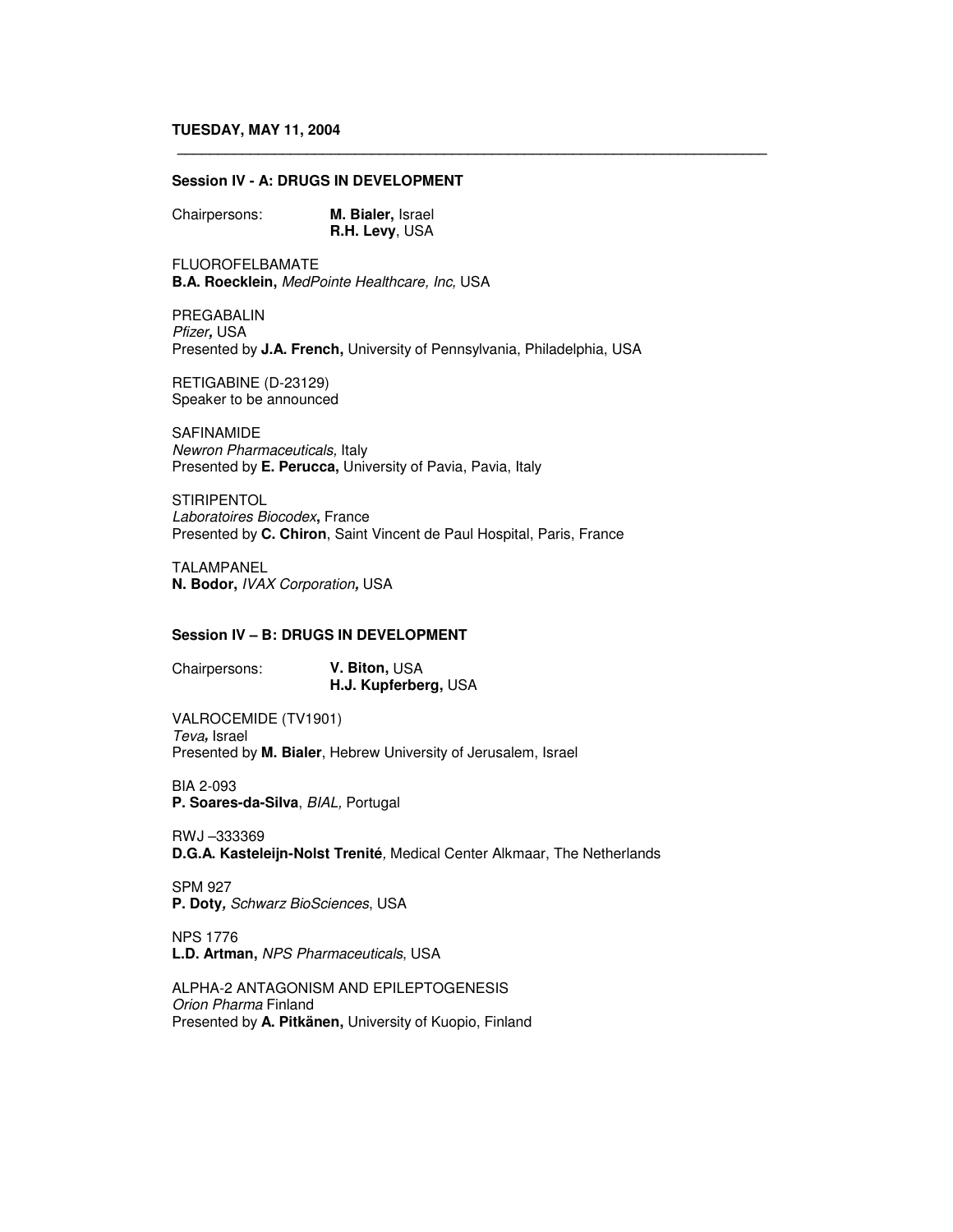#### **WEDNESDAY, MAY 12, 2004**

#### **Session V - A: PROGRESS REPORT ON RECENTLY MARKETED DRUGS**

**\_\_\_\_\_\_\_\_\_\_\_\_\_\_\_\_\_\_\_\_\_\_\_\_\_\_\_\_\_\_\_\_\_\_\_\_\_\_\_\_\_\_\_\_\_\_\_\_\_\_\_\_\_\_\_\_\_\_\_\_\_\_\_\_\_\_\_\_\_\_\_\_\_**

Chairpersons: **E. Perucca,** Italy **T. Tomson,** Sweden

FELBAMATE Speaker to be announced

**GABAPENTIN B. Parsons,** *Pfizer Inc.,* New York, USA

LAMOTRIGINE Presented by **V. Biton,** Arkansas Epilepsy Program**,** Little Rock, Arkansas, USA

LEVETIRACETAM **P. Verdru,** *UCB S.A.,* Belgium

OXCARBAZEPINE *Novartis*, Switzerland Presented by **S.C. Schachter**, Beth Israel Deaconess Medical Center, Harvard Clinical Research Institute, Boston, USA

### **Session V - B: PROGRESS REPORT ON RECENTLY MARKETED DRUGS**

Chairpersons: **I.E. Leppik,** USA **M.Y. Neufeld,** Israel

TIAGABINE *Cephalon Ltd.,* UK Presented by **R. Kälviäinen,** Kuopio University Hospital, Finland

TOPIRAMATE **S. Schwabe,** *Johnson & Johnson Pharmaceutical Research & Development.,* USA

VIGABATRIN **M. Baulac,** Pitié-Salpêtriére Hospital, Paris, France **(waiting for confirmation)**

ZONISAMIDE *Elan Pharmaceuticals*, USA Presented by **R.E. Ramsay,** University of Miami Medical School, Miami, USA

PHARMACOKINETICS AND CLINICAL EXPERIENCE WITH DEPAKOTE ER *Abbott Laboratories*, USA Presented by **J.C. Cloyd**, Epilepsy Research & Education Program, College of Pharmacy, Minneapolis, USA

NEW FORMULATIONS OF VALPROATE *Sanofi-Synthelabo,* France Presented by **O. Dulac**, Hopital Saint Vincent de Paul, Paris, France

RECENT CLINICAL TRIALS OF IV FORMULATIONS IN EPILEPSY **K.W. Sommerville,** *Schwarz Biosciences,* USA

VAGUS NERVE STIMULATION *Cyberonics***,** USA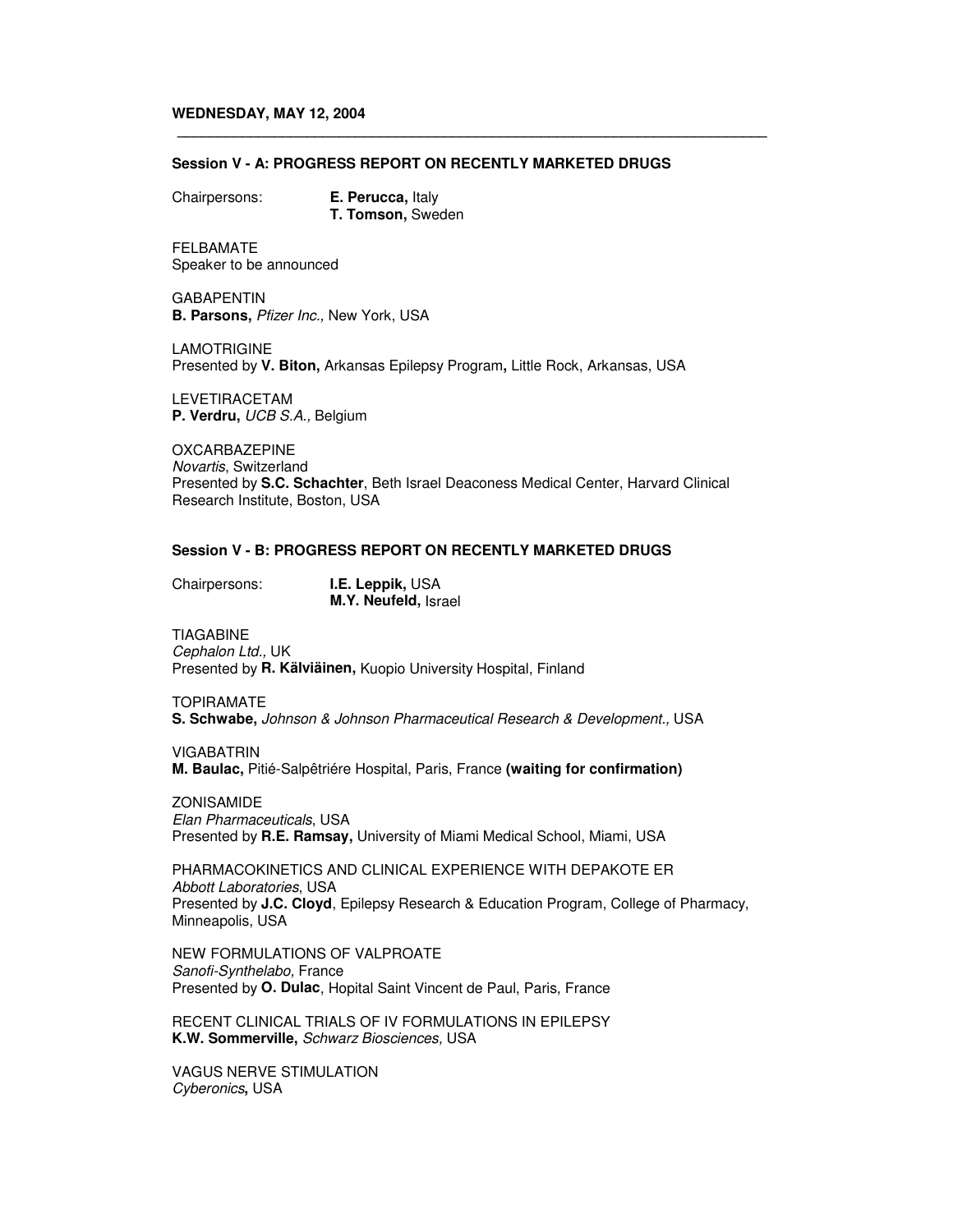Presented by **S.C. Schachter**, Beth Israel Deaconess Medical Center, Harvard Clinical Research Institute, Boston, USA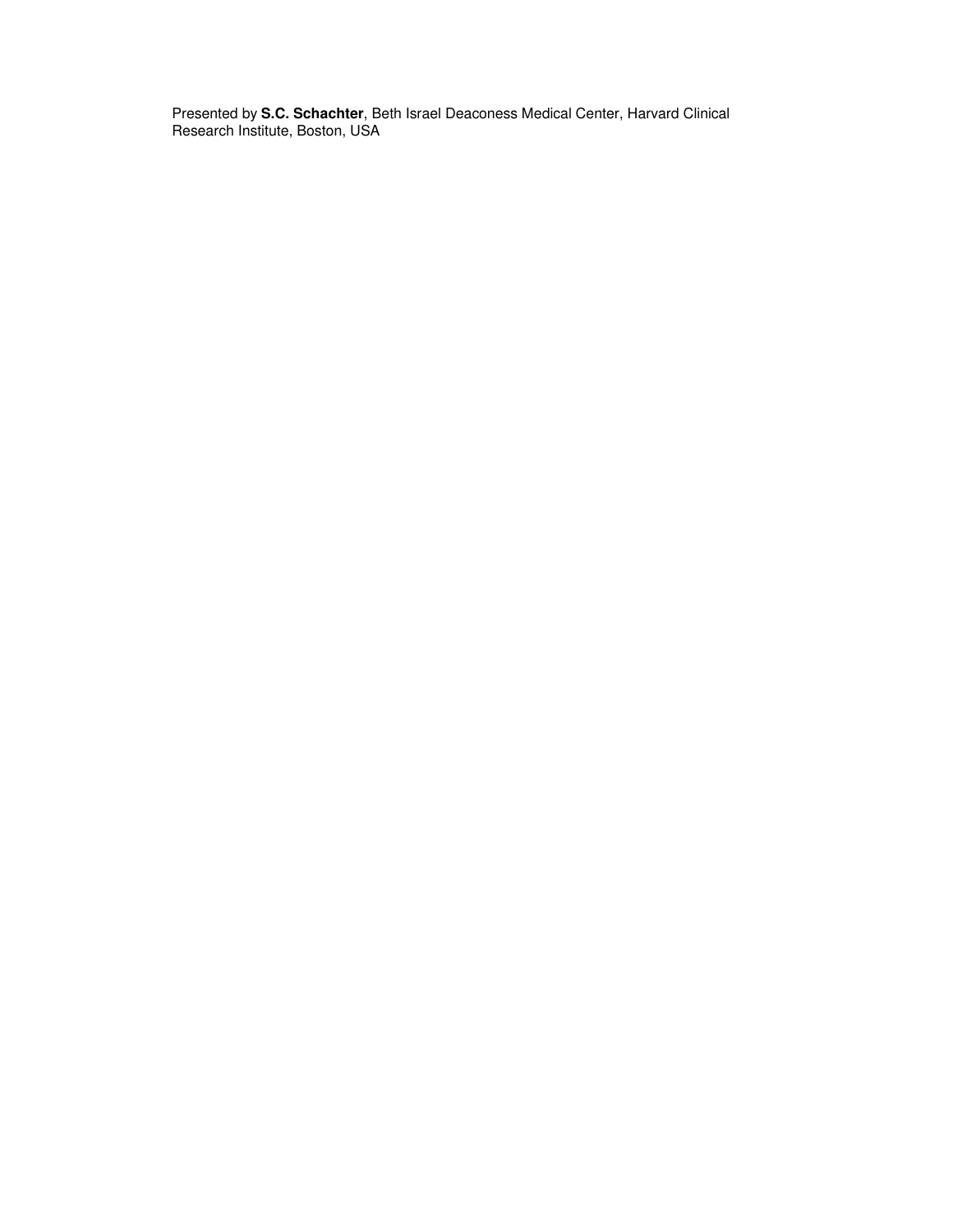## **WEDNESDAY, MAY 12, 2004**

# **Session VI - NEW AEDs IN PEDIATRIC EPILEPSY SYNDROMES**

Chairpersons: **B. Bourgeois,** USA **F. Vigevano,** Italy

NEW AEDs IN PARTIAL EPILEPSY OF CHILDHOOD; RANDOMIZED TRIALS VS GENERAL CLINICAL EXPERIENCE **A. Arzimanoglou,** Robert Debré Hospital, Paris, France

**\_\_\_\_\_\_\_\_\_\_\_\_\_\_\_\_\_\_\_\_\_\_\_\_\_\_\_\_\_\_\_\_\_\_\_\_\_\_\_\_\_\_\_\_\_\_\_\_\_\_\_\_\_\_\_\_\_\_\_\_\_\_\_\_\_\_\_\_\_\_\_\_\_**